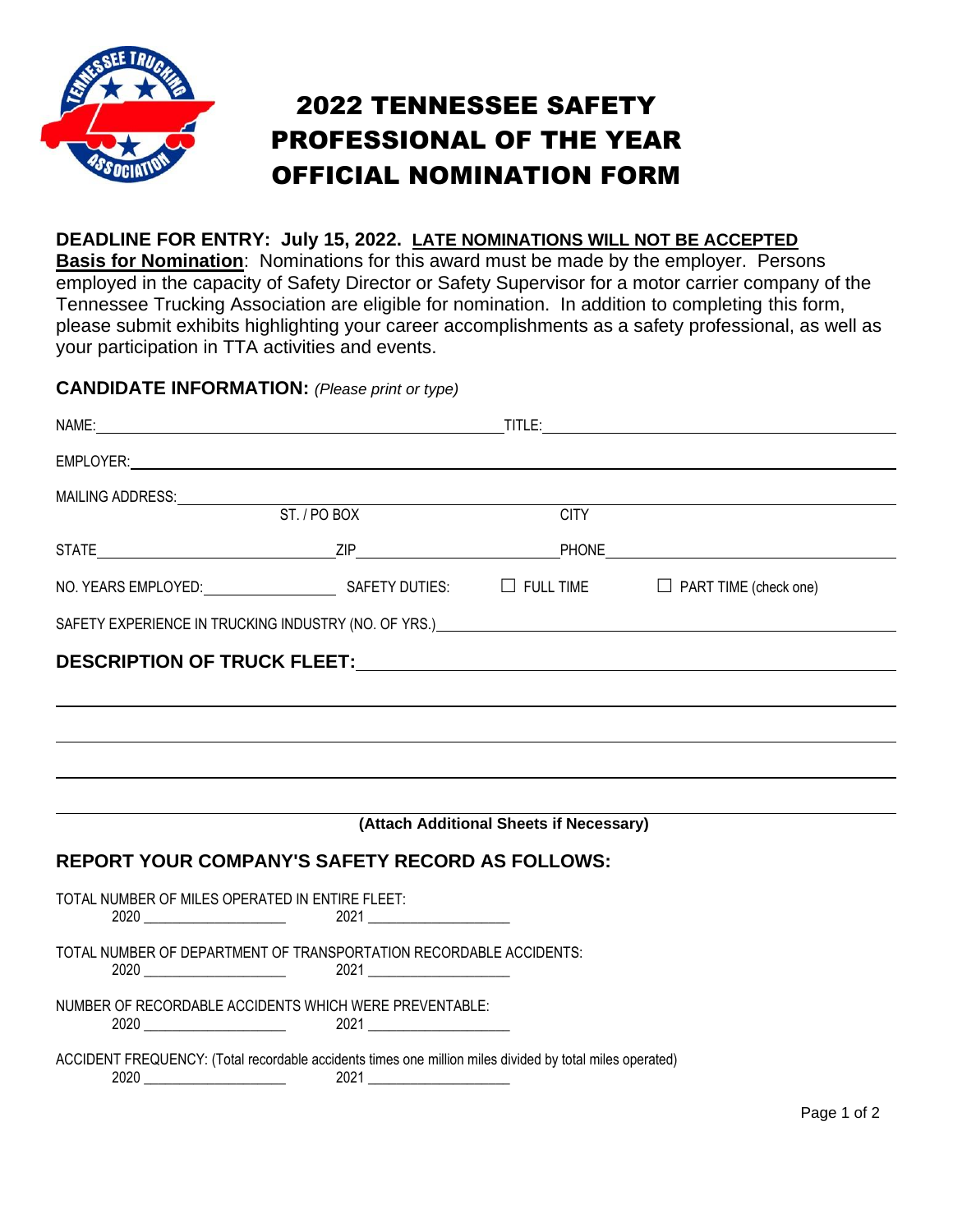#### **TENNESSEE SAFETY PROFESSIONAL OF THE YEAR NOMINATION FORM**

**SAFETY PROGRAM STRUCTURE** - i.e. driver training, driver meetings, award/incentive programs, management involvement (Enclose Supporting Documents).

#### **1. LIST MEMBERSHIP IN LOCAL, STATE, AND NATIONAL SAFETY COUNCILS:**

### **2. LIST POSITIONS OR OFFICER POSITIONS HELD IN THE ABOVE COUNCILS:**

#### **3. SAFETY AWARDS RECEIVED:**

**4. RECORD OF SAFETY TEACHING OR TRAINING:**

**5. RECORD OF FORMAL EDUCATION/TRAINING:**

#### **PERSON MAKING THE NOMINATION:**

**TITLE**: **DATE**:

Page 2 of 2

### PRESENTATION OF AWARDS WILL BE AT THE TTA 92<sup>nd</sup> Annual Convention

September 18-20, 2022 at the Sandestin Hilton Resort in Destin, FL

**Mail to:** Tennessee Trucking Association • 4531 Trousdale Drive • Nashville, TN 37204 • 615-777-2882 • Fax 615-777-2024